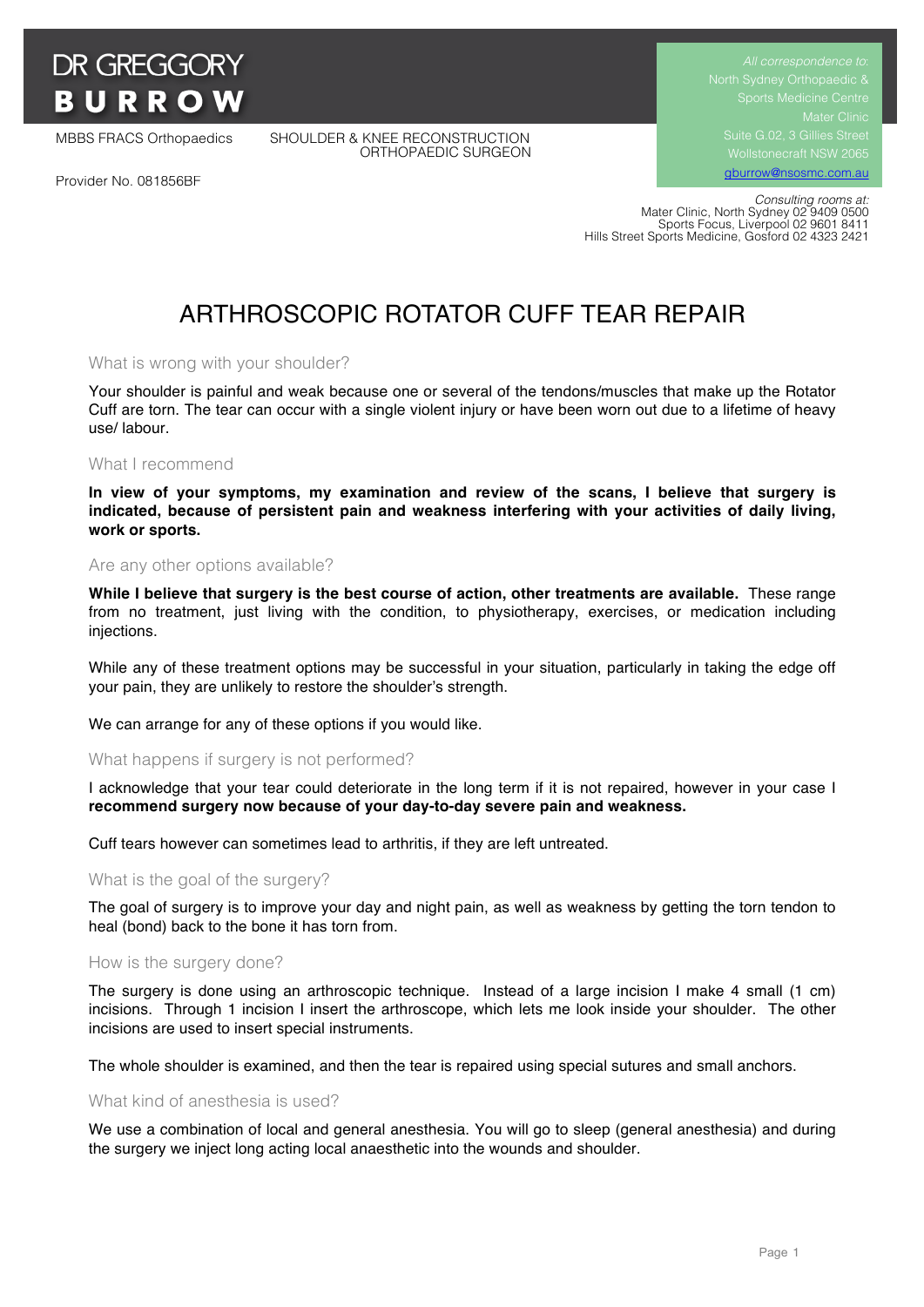We also insert a tube (infusion catheter), which continues to deliver local anaesthetic around the shoulder after the surgery, and you will be taught how to administer your own intravenous painkillers via a special machine (PCA: patient controlled analgesia).

The infusion catheter and PCA lines are removed the next day, when you are comfortable on simple regular Panadol or Nurofen and break through Panadeine Forte and anti inflammatories.

## What is it like when you wake up?

You will wake up in the recovery room after your surgery. Your arm will be in a sling. It supports your arm, and through an attached ice pack, helps control pain and swelling.

## How long will you stay in hospital?

Patients enter the hospital in the morning, have the surgery and stay in the hospital overnight. About 10% of patients go home the same day.

## What about complications?

Failure of the tendon repair to heal: While a satisfactory repair can usually be performed at the time of surgery there is the possibility that the tendon repair may never fully heal back onto the bone where it was torn from, or it may re-tear during the rehabilitation period or later if an excessive load is placed onto the shoulder, like a wrench or fall.

It is therefore recommended that even after successful surgery that you remain cautious with the use of the arm in demanding situations such as heavy lifting or sports.

Occasionally, the torn tendons are scarred and shortened and a repair is not possible.

Other significant complications include:

Nerve damage (occasionally permanent)

Infection, which usually requires more surgery to control the infection with a prolonged stay in hospital for IV antibiotics.

Occasionally the shoulder may develop stiffness after the operation, called capsulitis-frozen shoulder. This will slowly resolve itself, however it delays the time taken till the shoulder recovers.

## How successful is the surgery?

This type of surgery is reliably successful about 85% of the time.

## **There is a risk the repair fails because while I am able to bring the tendon back to the bone in most cases, the healing of it to the bone is dependent on your individual biology (how well you feel).**

The aim of surgery is to restore comfortable liftability to your shoulder for activities of daily living.

## **It is more difficult to get full return of strength, and very difficult to get labouring workers back to work that involves heavy lifting or overhead work.**

## When can you return to routine activities?

You will be able to use your fingers, wrist and elbow immediately after surgery, for writing, computer, eating and drinking.

You will be able to move your hand and arm from your ear to your buttock.

You can shower 24 hours after surgery. You can walk outdoors, write and cook within a few days.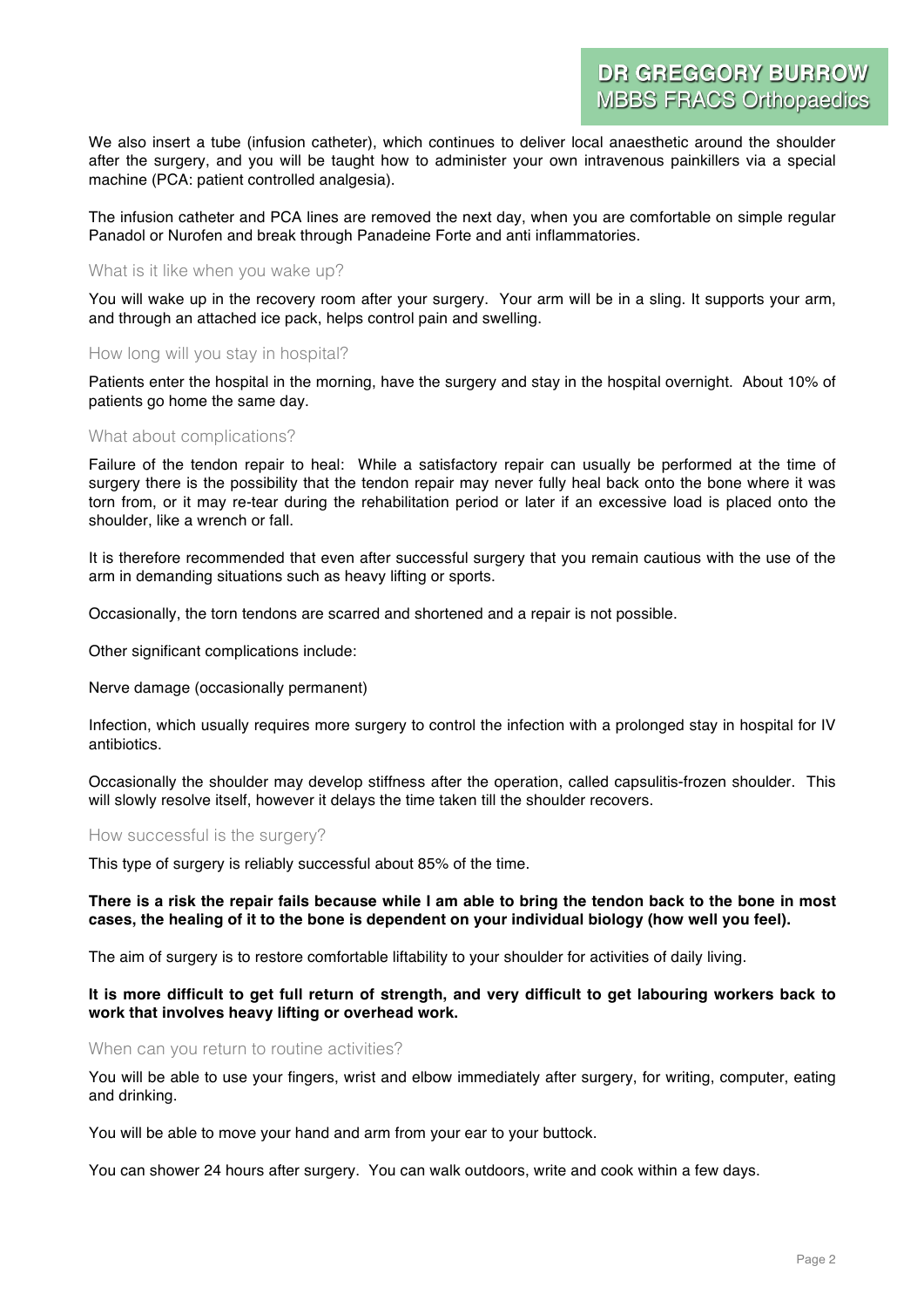You must be careful not to lift more weight than a mobile phone or plate of food with your operated arm for about 4 months.

You will wear a sling to bed at night for comfort for a few weeks, and when outdoors in a crowd for 6 weeks. You must not fall on the arm or get bumped.

## When can you return to work?

You can return to office work at two weeks.

Most patients can start light duty work involving no lifting, pushing, pulling or carrying more than 2kgs, 6 weeks after surgery.

Work at waist level and 5kgs of lifting is started 4 months after surgery.

You will generally need 4-6 months of recovery before beginning occasional work at shoulder level.

Return to heavy lifting or overhead use occurs between 6-12 months.

Some workers, carpenters, labourers, bricklayers and painters never get back to normal duties, which involve heavy lifting, repetitive duties particularly at chest height and above.

## Driving

You can return to driving 4-6 weeks after surgery when you are safe, have minimal pain and have good movement in the shoulder.

You can't travel in a train or bus for eight weeks, as you might wrench your shoulder in the crowd. You will need to get a lift to work or catch a taxi.

## How is the shoulder rehabilitated?

Generally you can take the arm out of the sling and use the arm for eating, paper and computer work.

You may enjoy walking after 2 weeks, then stationary bike within 2 months.

Jogging and regular bicycle riding can start 3 months from surgery, as can gentle golf strokes.

Swimming, running, and tennis groundstrokes start 4-6 months after surgery.

Return to overhead throwing, tennis strokes and contact sports require at least 6 months.

## Postoperative Consultations

Your first office visit is 2 weeks after surgery so that I can examine the surgical incisions.

Sling wear continues for 6 weeks after surgery.

Your next visit occurs six weeks after surgery when more vigorous use of the shoulder will be allowed.

Office visits occur 5 and 12 months after your surgery.

## What about pain medication?

You will be given strong painkillers when you leave the hospital, like Panadeine forte or Endone to take as breakthrough painkillers or on going to bed at night

You can take anti-inflammatories for 1 week.

However almost all the post-op pain is better controlled with regular Panadol every 6 hours and Nurofen 6 hourly, 3 hours after the Panadol.